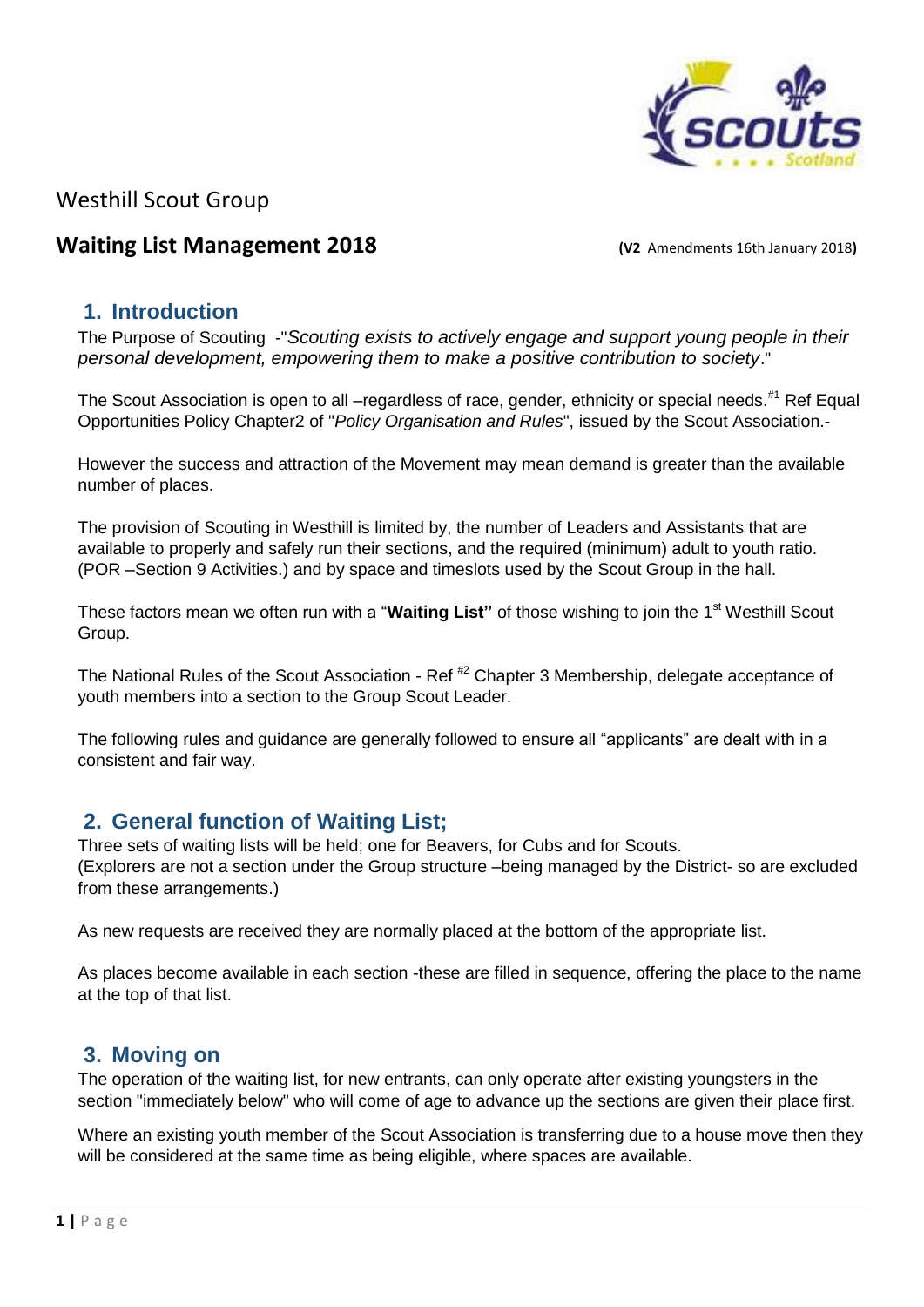## **a. Swapping within age sections**

Normally requests for existing youngsters to change from one night to another night (same age section ( ie Beavers to Beavers) based on revised hobbies, travel, friend groups etc would NOT be accepted. [*This based on disruption to the youngsters progression thro awards, separate programmes/ badge timetables being run by Leaders, and administrative issues*.] A consequence of a change would mean a child on a waiting list would then not be offered at that time. So swapping is normally NOT accepted. However in exceptional conditions where a significant issue is driving a request ( health related, bullying out with Scouts, external Agency advice, etc). the Group Scout Leader will have the authority to review and decide on appropriate steps and swaps.

### b. Streaming members - Lyne of Skene Satellite sections.

To safeguard places in the satellite Beaver and Cub sections at Lyne of Skene( LoS) it will be the norm for those first applying to join Lyne of Skene sections (because this location is most suitable) to remain in that stream, ie moving from LoS Beavers to LoS Cubs. Transfers from LoS into Westhill sections will not be considered unless for exceptional circumstances. The Group Scout Leader will have the authority to review and decide on appropriate steps and transfers.[*Revised hobbies, travel, friendship groups etc would NOT be accepted. Older sibling in senior section, house move could be considered*.]

Transfers will be managed to ensure places are made available to moving on Beavers and Cubs, but without 'forcing' families to change locations against their wishes.

### c. International and UK transfers

Where families have been living out-with UK or outwith Gordon District and they move into our Westhill catchment and wish to transfer to the Scout Group, then every effort will be taken to accept existing Beavers, Cubs and Scouts.

We would expect some letter of introduction from their current Scouting leadership, together with a record of awards and badgework progress ( to allow matching into our training records.)

### d. Transfers and Waiting List applications from North East Region

Where a young person is resident out-with the Gordon District Scout Council boundary then they will be recommended to apply to their nearest local Group. Places from our Group's Waiting List will be allocated to eligible Young people from Westhill catchment first, then Gordon District catchment, and if *managed places* are still available (ie allowing for foreseeable "Moving on" requirements) then to those from out-with the Gordon catchment. (*Applications for those resident in Deeside or Aberdeen City are discouraged.)*

## **4. Opportunities for adult volunteers**

As a means of attracting more parents and guardian, where an adult offers to be a Section Leader [uniformed appointment] or a Section assistant [non uniformed] and the commitment is at least 2 weeks per month, the child on the waiting list can be elevated to the top of their list. A place can only be offered after the adult has completed the appropriate application, vetting and appointment processes are completed, and has shown willing to make the required commitment to the leadership team.

All parents are expected to offer support to the Group or section, including regular 'parent rota' or service say on a term basis. This is not considered 'leadership on a regular basis' –ie not enough for elevation on the waiting list.

Where an adult takes on a leadership role, and is undertaking the offered training, then service of over two years might be expected. We hope all Leaders and assistants enjoy their role¸ with considerable satisfaction for the visible outputs, and thus may stay longer.

Adults volunteering to be leaders –and taking advantage of this "accelerated placing", need not be tied to support the section their child attends.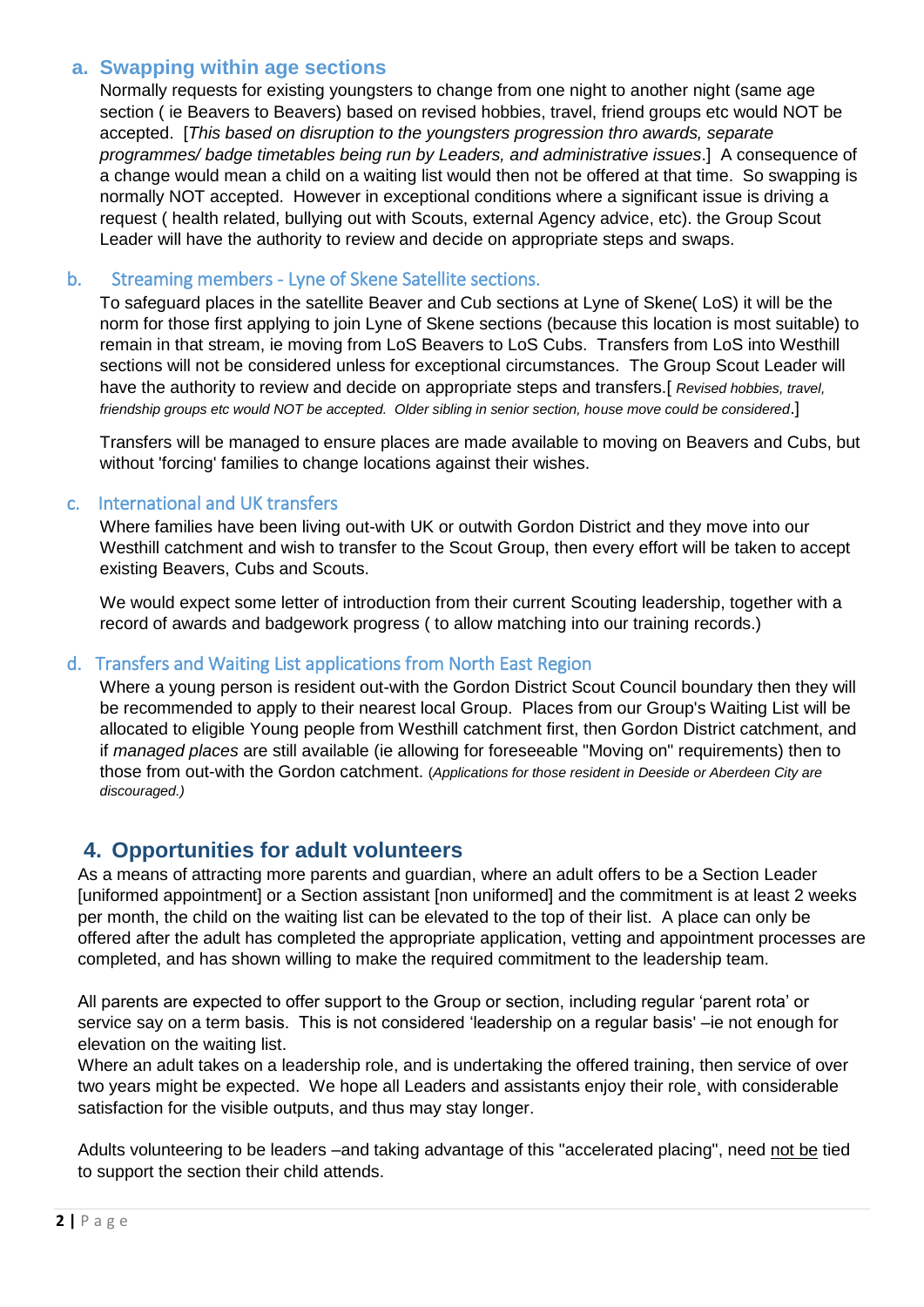Should the adult application prove unsuccessful, from interview or Disclosure / PVG then no escalation will be arranged.

### **a. Special skills**

Where a parent has a particular skill of value to the Group ie committee skills and would give comparable regular service, then in these exceptional circumstances, the Group Scout Leader can consider if that service is comparable to Leadership. Similarly if a practical skill was used for a significant volume of time, ( c 40hrs in a year) so comparable to other service, then the GSL can consider this relevant to these special arrangements taking advantage of "accelerated placing."

## **5. Communications**

Parents will normally seek contact and apply through the National Scout HQ website on www.scouts.org.uk/ Join us.

The Scout Group will periodically publicise its waiting list contacts within local media, plus publicise contact details on our website/ hall notice board.

No commitment to accepting youngsters will be carried in these notices.

Contacts (2018) westhill@gordondistrictscouts.org.uk Group Scout Leader on pinnellsc@aol.com

westhill-scouts@hotmail.com

Waiting List coordinator at jacqpop@gmail.com

Parents or Guardians making an application are responsible thereafter for updating their contact details held on the waiting lists.

### **6. Review and management of waiting list.**

The Group Scout Leader and the Executive Committee of the Scout Group (supported by the Waiting List Co-ordinator) will maintain the lists and regularly review and monitor the operation of the waiting list to ensure best administration and fairness of approach. The Section Leaders will input their sections' 'opportunities' (ie. the numbers they can take and still remain compliant.)

Data will be held confidentially, and comply with the Data Protection Act/ GDPR-2018. Details held will only be used to keep appropriate contacts, assess progress on the list, and pass to appropriate people when membership is being coordinated. There will be no release of data to third parties.

## **7. Appeals.**

In the event of a parent or guardian not being satisfied with the handling of their application then a review can be request to be undertaken by the Group Scout Leader. His decision on waiting list priorities and allocations in Westhill is final.

Where parents believe the handling of their application, or their situation. Is contrary to the Scout Association rules as described in detailing Policy Organisation and Rules (POR) then an appeal on that issue can be made to the District Commissioner.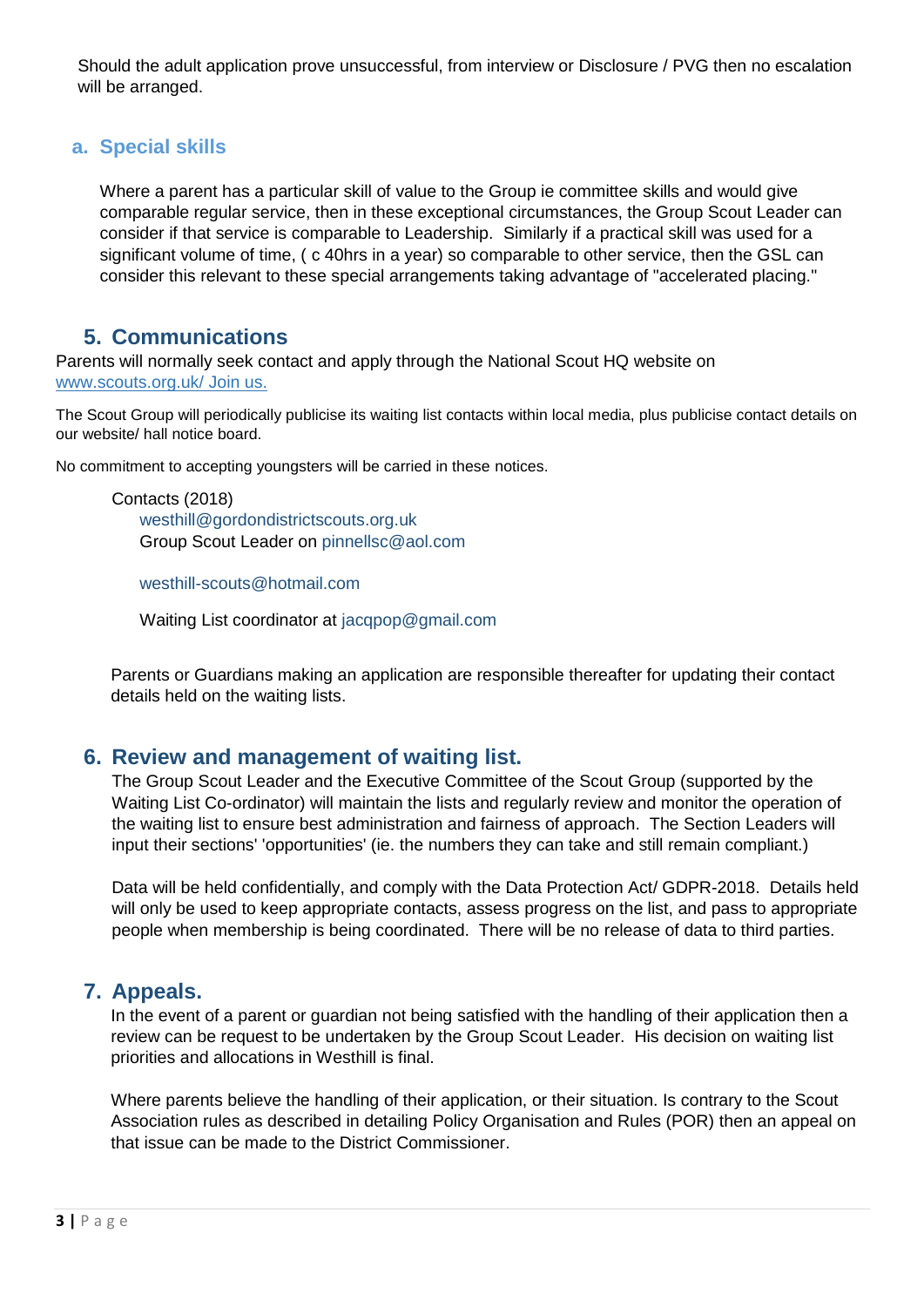## **8. Terms used**

a- General individuals involved;

**Application**- a request in writing, email (or by phone followed up by email).

Section - the Beavers, Cub Scouts, Scouts, or Explorers. (Age ranges as POR - 6-8; 8-10<sup>1/2</sup>;10<sup>-1/2</sup> -14; 14 -18)

**Leaders** - Adults approved and appointed by the Scout Association. Normally in Uniform, includes Assistant Leaders and in some cases appointed Section Assistant)

**Adults** - Those over 18 linked to youngsters ( parents, older siblings, relations in the community)

**Parents/ Guardians** - those with a direct legal responsibility for the youngster

**Youngster/ applicant** - includes all aged youngsters wishing to be members. There is no minimum age for application for a place. (*Often applications are received at age 5 for Beavers once the interests or personalities have developed!)*

The terms - 'Escalated place', or 'Accelerated placing' are used interchangeably when referring to the Adult volunteering opportunities that lead to a youngsters placing on the waiting list..

#### b. List of Roles in Scouting

**Regional Commissioner** - *Appointed and answerable to the Chief Commissioner of Scotland, responsible for all matters of policy and delivery of Scouting in the Deeside, Kincardine, Aberdeen, Gordon, Buchan, Deveron, Moray and Shetland Districts.(North East Region)*

**District Commissioner**; *Appointed by the Regional Commissioner responsible for the delivery of Scouting and management of Groups in the geographical area including Ellon, Inverurie, Alford Kintore, Kemnay, Blackburn (Kinellar) and Westhill***.**

**Group Scout Leader**; *accountable to the District Commissioner, responsibility the management of the scouting sections, lay supporters, and the property and equipment in the Group. The named Trustee for the Group on the OSCR -Charities Commissioner records.*

**Scout Leader/ Cub Scout Leader/ Beaver Scout Leader**; *The appointed uniformed Leaders who are responsible for the planning and delivery of the regular programme and special activities and camps. Answerable to the Group Scout Leader.*

**Assistant Leader**; *An appointed uniformed Leaders who assists and takes shared responsible for the planning and delivery of the safe and fun activities* 

**Section Assistant** (Beavers or Cubs or Scouts) *An appointed uniformed assistant who helps deliver programmes and takes delegated responsibilities ensuring safe and fun activities for all the section members. May take specific responsibilities for support or for themed activities within their expertise.*

**Explorers** *Young people invested into Scouting aged 14 to 18 years. Allocated to District.* **Explorer Scout Leader**;(ExSL) *The appointed uniformed Leaders who are responsible for the planning and delivery of the regular programme and special activities and camps. Answerable to the District Explorer Scout Commissioner. Works in partnership with the hosting Group Scout Leader.*

**District Explorer Scout Leader**/ Commissioner; *accountable to the District Commissioner, responsibility the management of the Explorer sections of scouting, across all Explorer Units.*

**The Group Council** *is the Electoral body, as delegated Scouting authority consisting of Scouters, Assistants, Administrators, Parents, PLs, ExSLs, District Commissioner and District Chairman (Ex Officio) Per POR Rule 3.23.*

**Group Executive Committee**; *The appointed body responsible for decisions affecting the management of Scouting in the Group, all as delegated as per POR, and subject to instructions from the Group Scout Leader. Responsible for coordinating the support from the parents and community. Appointed at the Annual General Meeting. Responsible for local policies and decisions affecting the Group.*

**Group Chairman**; *The lead individual nominated by the GSL, responsible for the coordination of the Group Council, specially chairing Executive meetings and the AGM. A Trustee of the Group, per OSCR Charities Commissioner.*

**Group Secretary**; *The lead individual selected at the AGM , responsible for the coordination of the Group Council's administration, specially recording minutes, decisions at Executive meetings and the AGM, and for receiving and raising mattes of correspondence/ or POR related issues.. A Trustee of the Group, per OSCR Charities Commissioner.*

#### c. Abbreviations;

**GSL** - Group Scout Leader **DC** - District Commissioner **POR** - Policy Organisation and Rules<br> **PVG** - Protection of Vulnerable Groups Legislation for Child Protection etc) **COSCR** Office of the Scottish Charities Regulator **PVG** - Protection of Vulnerable Groups Legislation for Child Protection etc) **Exec.** - Group Executive Committee **AGM** Annual General meeting<br> **WL** - Waiting List **AGM** Annual General meeting<br> **AGM** Annual General meeting

**PLs** Patrol Leaders (Youth members)